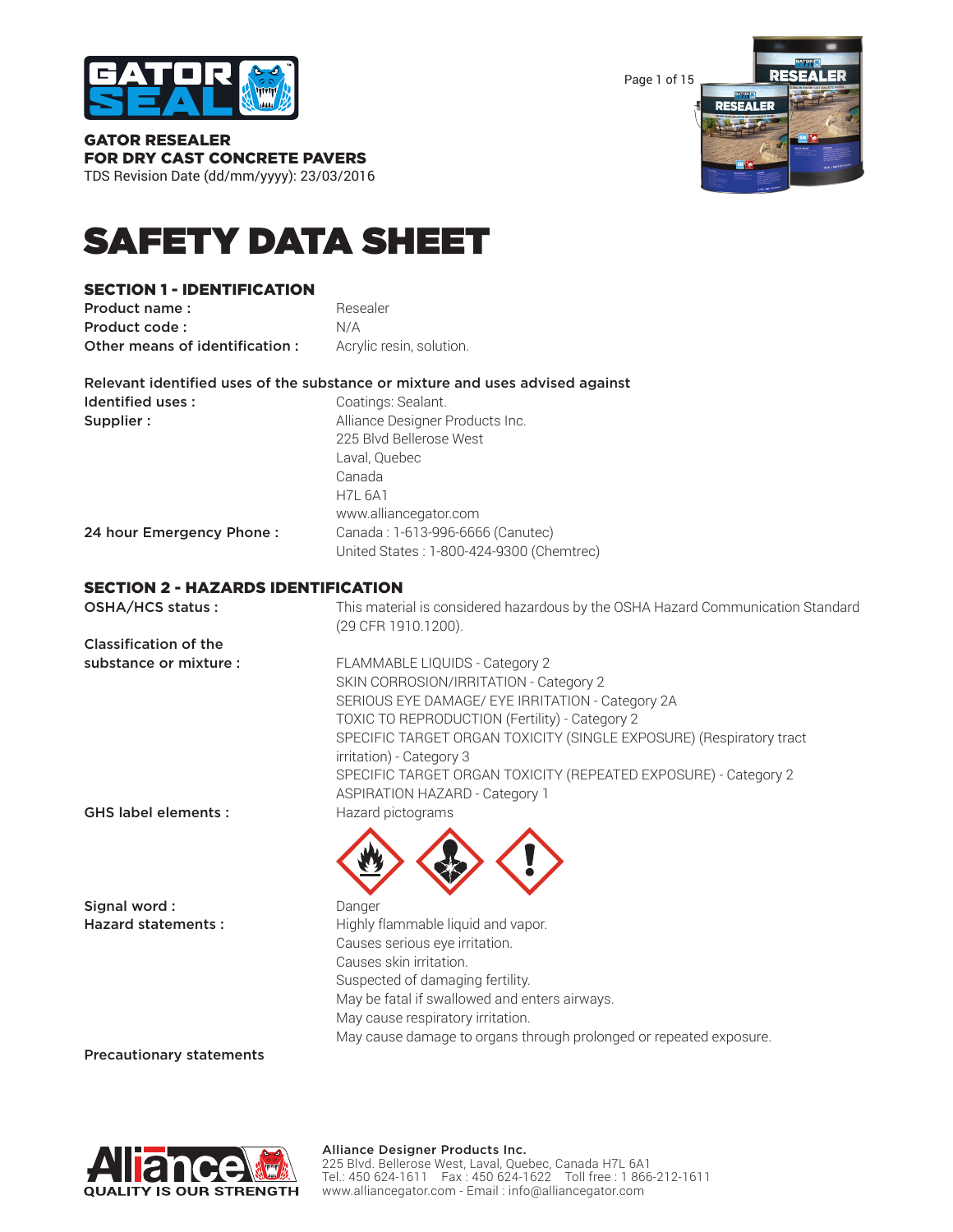

Page 2 of 15



## GATOR RESEALER FOR DRY CAST CONCRETE PAVERS TDS Revision Date (dd/mm/yyyy): 23/03/2016

## SECTION 3 - COMPOSITION/INFORMATION ON INGREDIENTS

| Substance/mixture: | Mixture         |               |
|--------------------|-----------------|---------------|
| Ingredient name    | %               | CAS number    |
| acetone            | $\geq 50 - 75$  | $67 - 64 - 1$ |
| tert-butyl acetate | $\geq$ 10 - <25 | 540-88-5      |
| xylene             | $\geq 10 - 20$  | 1330-20-7     |

Any concentration shown as a range is to protect confidentiality or is due to batch variation.

There are no additional ingredients present which, within the current knowledge of the supplier and in the concentrations applicable, are classified as hazardous to health or the environment and hence require reporting in this section.

Occupational exposure limits, if available, are listed in Section 8.

## SECTION 4 - FIRST AID MEASURES

#### **DESCRIPTION OF NECESSARY FIRST AID MEASURES**

| Eye contact:  | Immediately flush eyes with plenty of water, occasionally lifting the upper and lower<br>eyelids. Check for and remove any contact lenses. Continue to rinse for at least 10                                                                                                                                                                                                                                                                                                                                                                                                                                                                                                                                                                                                                                                                  |
|---------------|-----------------------------------------------------------------------------------------------------------------------------------------------------------------------------------------------------------------------------------------------------------------------------------------------------------------------------------------------------------------------------------------------------------------------------------------------------------------------------------------------------------------------------------------------------------------------------------------------------------------------------------------------------------------------------------------------------------------------------------------------------------------------------------------------------------------------------------------------|
| Inhalation:   | minutes. Get medical attention.<br>Remove victim to fresh air and keep at rest in a position comfortable for breathing. If it<br>is suspected that fumes are still present, the rescuer should wear an appropriate mask<br>or self-contained breathing apparatus. If not breathing, if breathing is irregular or if<br>respiratory arrest occurs, provide artificial respiration or oxygen by trained personnel. It<br>may be dangerous to the person providing aid to give mouth-to-mouth resuscitation.                                                                                                                                                                                                                                                                                                                                     |
|               | Get medical attention. If necessary, call a poison center or physician. If unconscious,<br>place in recovery position and get medical attention immediately. Maintain an open<br>airway. Loosen tight clothing such as a collar, tie, belt or waistband.                                                                                                                                                                                                                                                                                                                                                                                                                                                                                                                                                                                      |
| Skin contact: | Flush contaminated skin with plenty of water. Remove contaminated clothing and<br>shoes. Continue to rinse for at least 10 minutes. Get medical attention. Wash clothing<br>before reuse. Clean shoes thoroughly before reuse.                                                                                                                                                                                                                                                                                                                                                                                                                                                                                                                                                                                                                |
| Ingestion:    | Get medical attention immediately. Call a poison center or physician. Wash out mouth<br>with water. Remove dentures if any. Remove victim to fresh air and keep at rest in a<br>position comfortable for breathing. If material has been swallowed and the exposed<br>person is conscious, give small quantities of water to drink. Stop if the exposed person<br>feels sick as vomiting may be dangerous. Aspiration hazard if swallowed. Can enter<br>lungs and cause damage. Do not induce vomiting. If vomiting occurs, the head should<br>be kept low so that vomit does not enter the lungs. Never give anything by mouth to an<br>unconscious person. If unconscious, place in recovery position and get medical<br>attention immediately. Maintain an open airway. Loosen tight clothing such as a collar,<br>tie, belt or waistband. |

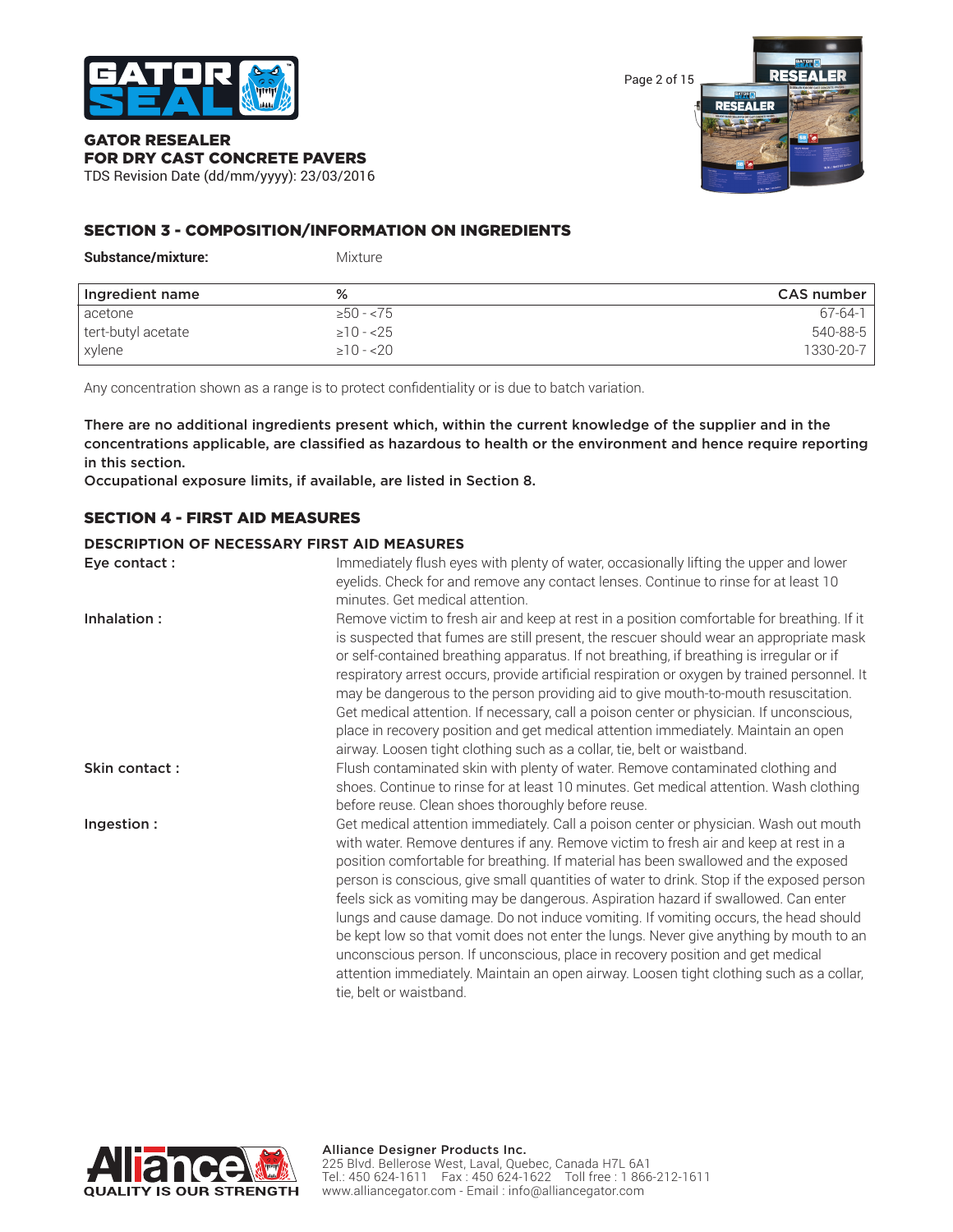

Page 3 of 15



GATOR RESEALER FOR DRY CAST CONCRETE PAVERS TDS Revision Date (dd/mm/yyyy): 23/03/2016

## SECTION 4 - FIRST AID MEASURES (CONT.)

#### **MOST IMPORTANT SYMPTOMS/EFFECTS, ACUTE AND DELAYED**

#### **POTENTIAL ACUTE HEALTH EFFECTS**

| Eye contact : | Causes serious eye irritation.                |
|---------------|-----------------------------------------------|
| Inhalation:   | May cause respiratory irritation.             |
| Skin contact: | Causes skin irritation.                       |
| Ingestion:    | May be fatal if swallowed and enters airways. |

#### **OVER-EXPOSURE SIGNS/SYMPTOMS**

| Eye contact:  | Adverse symptoms may include the following:<br>pain or irritation<br>watering<br>redness                                                           |
|---------------|----------------------------------------------------------------------------------------------------------------------------------------------------|
| Inhalation:   | Adverse symptoms may include the following:<br>respiratory tract irritation<br>coughing<br>reduced fetal weight<br>increase in fetal deaths        |
|               | skeletal malformations                                                                                                                             |
| Skin contact: | Adverse symptoms may include the following:<br>irritation<br>redness<br>reduced fetal weight<br>increase in fetal deaths<br>skeletal malformations |
| Ingestion:    | Adverse symptoms may include the following:<br>nausea or vomiting<br>reduced fetal weight<br>increase in fetal deaths<br>skeletal malformations    |

## **INDICATION OF IMMEDIATE MEDICAL ATTENTION AND SPECIAL TREATMENT NEEDED, IF NECESSARY**

| Notes to physician :               | Treat symptomatically. Contact poison treatment specialist immediately if large                                                                                                                                                                                                                                       |
|------------------------------------|-----------------------------------------------------------------------------------------------------------------------------------------------------------------------------------------------------------------------------------------------------------------------------------------------------------------------|
|                                    | quantities have been ingested or inhaled.                                                                                                                                                                                                                                                                             |
| Specific treatments :              | No specific treatment.                                                                                                                                                                                                                                                                                                |
| <b>Protection of first-aiders:</b> | No action shall be taken involving any personal risk or without suitable training. If it is<br>suspected that fumes are still present, the rescuer should wear an appropriate mask or<br>self-contained breathing apparatus. It may be dangerous to the person providing aid to<br>give mouth-to-mouth resuscitation. |

#### **SEE TOXICOLOGICAL INFORMATION (SECTION 11)**

## SECTION 5 - FIRE FIGHTING MEASURES

#### **EXTINGUISHING MEDIA**

| Suitable extinguishing media:   | Use dry chemical, CO <sub>2</sub> , water spray (fog) or foam. |
|---------------------------------|----------------------------------------------------------------|
| Unsuitable extinguishing media: | Do not use water jet.                                          |

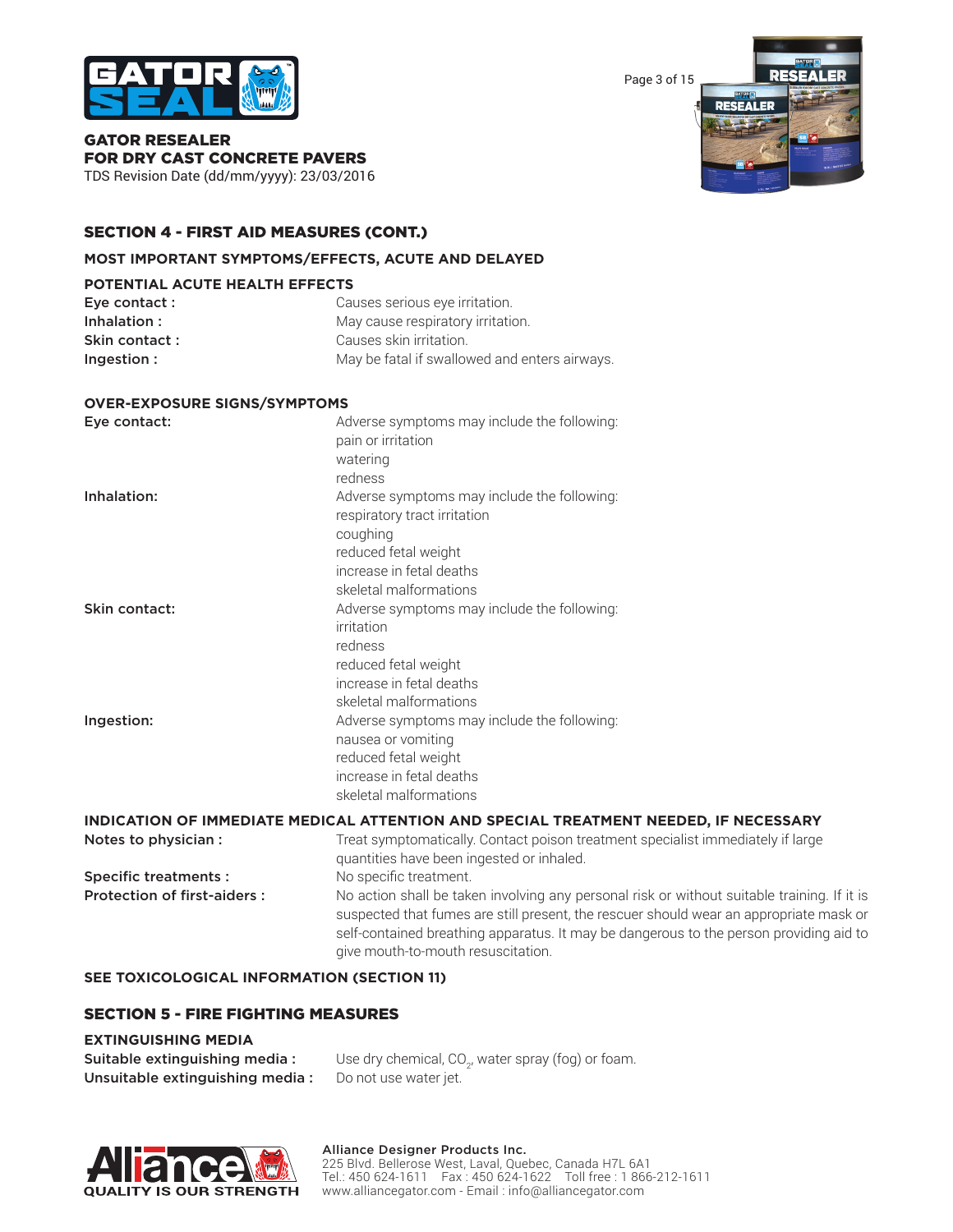

GATOR RESEALER FOR DRY CAST CONCRETE PAVERS TDS Revision Date (dd/mm/yyyy): 23/03/2016 Page 4 of 15



## SECTION 5 - FIRE FIGHTING MEASURES (CONT.)

| <b>Specific hazards arising</b> |                                                                                                                                                                                                                                                                                                                             |
|---------------------------------|-----------------------------------------------------------------------------------------------------------------------------------------------------------------------------------------------------------------------------------------------------------------------------------------------------------------------------|
| from the chemical:              | Highly flammable liquid and vapor. In a fire or if heated, a pressure increase will occur<br>and the container may burst, with the risk of a subsequent explosion. Runoff to sewer<br>may create fire or explosion hazard.                                                                                                  |
| <b>Hazardous thermal</b>        |                                                                                                                                                                                                                                                                                                                             |
| decomposition products :        | Decomposition products may include the following materials:<br>carbon dioxide<br>carbon monoxide                                                                                                                                                                                                                            |
| Special protective actions      |                                                                                                                                                                                                                                                                                                                             |
| for fire-fighters :             | Promptly isolate the scene by removing all persons from the vicinity of the incident if<br>there is a fire. No action shall be taken involving any personal risk or without suitable<br>training. Move containers from fire area if this can be done without risk. Use water spray<br>to keep fire-exposed containers cool. |
| Special protective              |                                                                                                                                                                                                                                                                                                                             |
| equipment for fire-fighters :   | Fire-fighters should wear appropriate protective equipment and self-contained<br>breathing apparatus (SCBA) with a full face-piece operated in positive pressure mode.                                                                                                                                                      |

## SECTION 6 - ACCIDENTAL RELEASE MEASURES

#### **PERSONAL PRECAUTIONS, PROTECTIVE EQUIPMENT AND EMERGENCY PROCEDURES**

| For non-emergency personnel :     | No action shall be taken involving any personal risk or without suitable training. Evacuate<br>surrounding areas. Keep unnecessary and unprotected personnel from entering. Do not<br>touch or walk through spilled material. Shut off all ignition sources. No flares, smoking<br>or flames in hazard area. Avoid breathing vapor or mist. Provide adequate ventilation.<br>Wear appropriate respirator when ventilation is inadequate. Put on appropriate personal<br>protective equipment.                                                                                                                                                                                                                                                                    |
|-----------------------------------|------------------------------------------------------------------------------------------------------------------------------------------------------------------------------------------------------------------------------------------------------------------------------------------------------------------------------------------------------------------------------------------------------------------------------------------------------------------------------------------------------------------------------------------------------------------------------------------------------------------------------------------------------------------------------------------------------------------------------------------------------------------|
| For emergency responders :        | If specialised clothing is required to deal with the spillage, take note of any information<br>in Section 8 on suitable and unsuitable materials. See also the information in "For<br>nonemergency personnel".                                                                                                                                                                                                                                                                                                                                                                                                                                                                                                                                                   |
| <b>Environmental precautions:</b> | Avoid dispersal of spilled material and runoff and contact with soil, waterways, drains<br>and sewers. Inform the relevant authorities if the product has caused environmental<br>pollution (sewers, waterways, soil or air).                                                                                                                                                                                                                                                                                                                                                                                                                                                                                                                                    |
|                                   | <b>METHODS AND MATERIALS FOR CONTAINMENT AND CLEANING UP</b>                                                                                                                                                                                                                                                                                                                                                                                                                                                                                                                                                                                                                                                                                                     |
| Small spill:                      | Stop leak if without risk. Move containers from spill area. Use spark-proof tools and<br>explosion-proof equipment. Dilute with water and mop up if water-soluble. Alternatively,<br>or if water-insoluble, absorb with an inert dry material and place in an appropriate waste<br>disposal container. Dispose of via a licensed waste disposal contractor.                                                                                                                                                                                                                                                                                                                                                                                                      |
| Large spill:                      | Stop leak if without risk. Move containers from spill area. Use spark-proof tools and explosion-<br>proof equipment. Approach release from upwind. Prevent entry into sewers, water courses,<br>basements or confined areas. Wash spillages into an effluent treatment plant or proceed<br>as follows. Contain and collect spillage with non-combustible, absorbent material e.g. sand,<br>earth, vermiculite or diatomaceous earth and place in container for disposal according to<br>local regulations (see Section 13). Dispose of via a licensed waste disposal contractor.<br>Contaminated absorbent material may pose the same hazard as the spilled product. Note:<br>see Section 1 for emergency contact information and Section 13 for waste disposal. |



#### Alliance Designer Products Inc.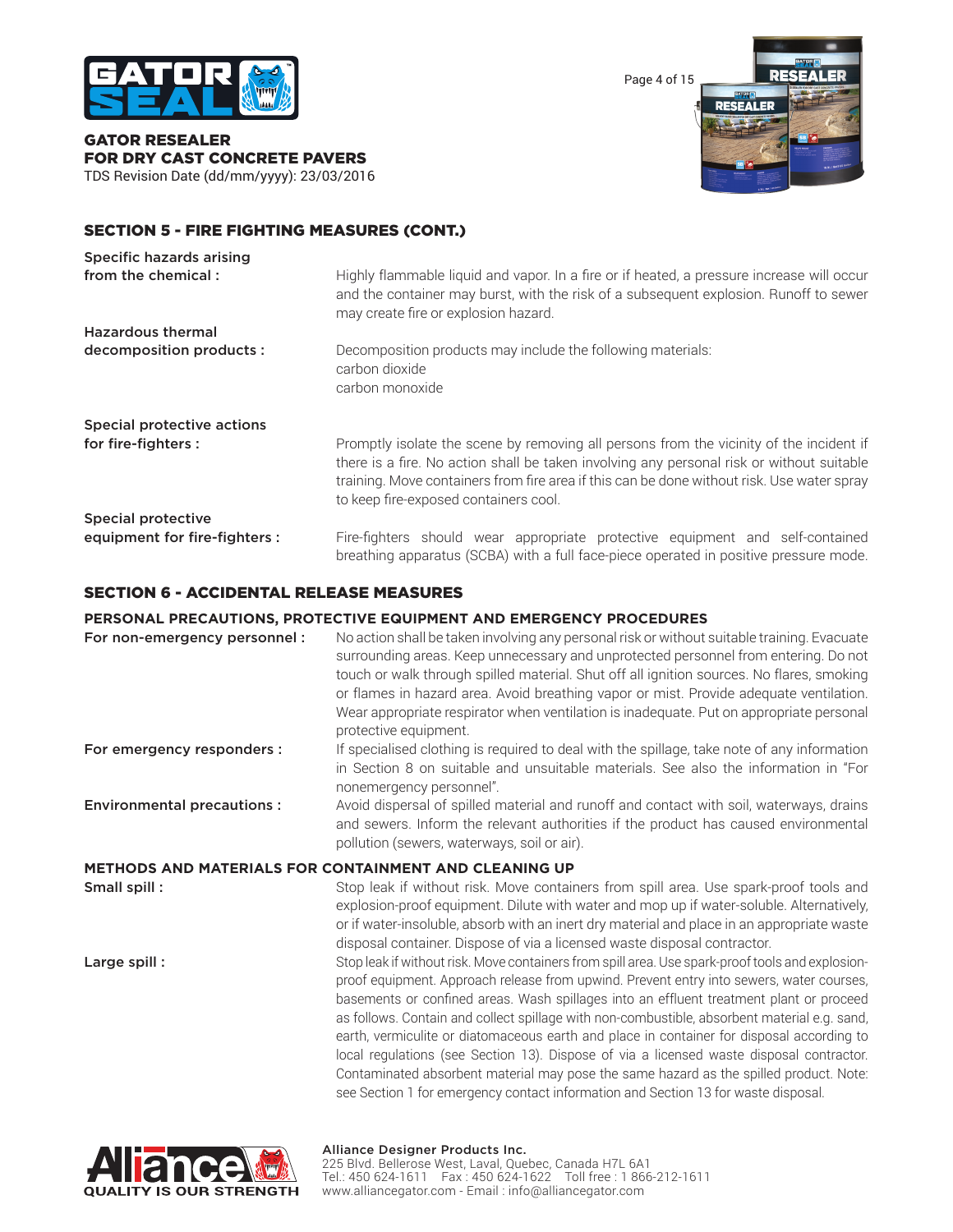

GATOR RESEALER FOR DRY CAST CONCRETE PAVERS TDS Revision Date (dd/mm/yyyy): 23/03/2016 Page 5 of 15



## SECTION 7 - HANDLING AND STORAGE

#### **PRECAUTIONS FOR SAFE HANDLING**

| Protective measures :             | Put on appropriate personal protective equipment (see Section 8). Avoid exposure<br>- obtain special instructions before use. Avoid exposure during pregnancy. Do not<br>handle until all safety precautions have been read and understood. Do not get in eyes<br>or on skin or clothing. Do not breathe vapor or mist. Do not swallow. Use only with<br>adequate ventilation. Wear appropriate respirator when ventilation is inadequate. Do<br>not enter storage areas and confined spaces unless adequately ventilated. Keep in the<br>original container or an approved alternative made from a compatible material, kept<br>tightly closed when not in use. Store and use away from heat, sparks, open flame or any<br>other ignition source. Use explosion-proof electrical (ventilating, lighting and material<br>handling) equipment. Use only non-sparking tools. Take precautionary measures<br>against electrostatic discharges. Empty containers retain product residue and can be<br>hazardous. Do not reuse container. |
|-----------------------------------|--------------------------------------------------------------------------------------------------------------------------------------------------------------------------------------------------------------------------------------------------------------------------------------------------------------------------------------------------------------------------------------------------------------------------------------------------------------------------------------------------------------------------------------------------------------------------------------------------------------------------------------------------------------------------------------------------------------------------------------------------------------------------------------------------------------------------------------------------------------------------------------------------------------------------------------------------------------------------------------------------------------------------------------|
| Advice on general                 |                                                                                                                                                                                                                                                                                                                                                                                                                                                                                                                                                                                                                                                                                                                                                                                                                                                                                                                                                                                                                                      |
| occupational hygiene :            | Eating, drinking and smoking should be prohibited in areas where this material is handled,<br>stored and processed. Workers should wash hands and face before eating, drinking and<br>smoking. Remove contaminated clothing and protective equipment before entering<br>eating areas. See also Section 8 for additional information on hygiene measures.                                                                                                                                                                                                                                                                                                                                                                                                                                                                                                                                                                                                                                                                             |
| Conditions for safe storage,      |                                                                                                                                                                                                                                                                                                                                                                                                                                                                                                                                                                                                                                                                                                                                                                                                                                                                                                                                                                                                                                      |
| including any incompatibilities : | Store in accordance with local regulations. Store in a segregated and approved area.<br>Store in original container protected from direct sunlight in a dry, cool and well-ventilated<br>area, away from incompatible materials (see Section 10) and food and drink. Store locked<br>up. Eliminate all ignition sources. Separate from oxidizing materials. Keep container<br>tightly closed and sealed until ready for use. Containers that have been opened must<br>be carefully resealed and kept upright to prevent leakage. Do not store in unlabeled                                                                                                                                                                                                                                                                                                                                                                                                                                                                           |

# SECTION 8 - EXPOSURE CONTROLS AND PERSONAL PROTECTION

## **CONTROL PARAMETERS**

Occupational exposure limits

| Ingredient name | <b>Exposure limits</b>                   |
|-----------------|------------------------------------------|
| acetone         | ACGIH TLV (United States, 4/2014).       |
|                 | TWA: 500 ppm 8 hours.                    |
|                 | TWA: 1188 mg/m <sup>3</sup> 8 hours.     |
|                 | STEL: 750 ppm 15 minutes.                |
|                 | STEL: 1782 mg/m <sup>3</sup> 15 minutes. |
|                 | NIOSH REL (United States, 10/2013).      |
|                 | TWA: 250 ppm 10 hours.                   |
|                 | TWA: 590 mg/m <sup>3</sup> 10 hours.     |
|                 | OSHA PEL (United States, 2/2013).        |
|                 | TWA: 1000 ppm 8 hours.                   |
|                 | TWA: 2400 mg/m <sup>3</sup> 8 hours.     |
|                 | OSHA PEL 1989 (United States, 3/1989).   |
|                 | TWA: 750 ppm 8 hours.                    |
|                 | TWA: 1800 mg/m <sup>3</sup> 8 hours.     |

containers. Use appropriate containment to avoid environmental contamination.

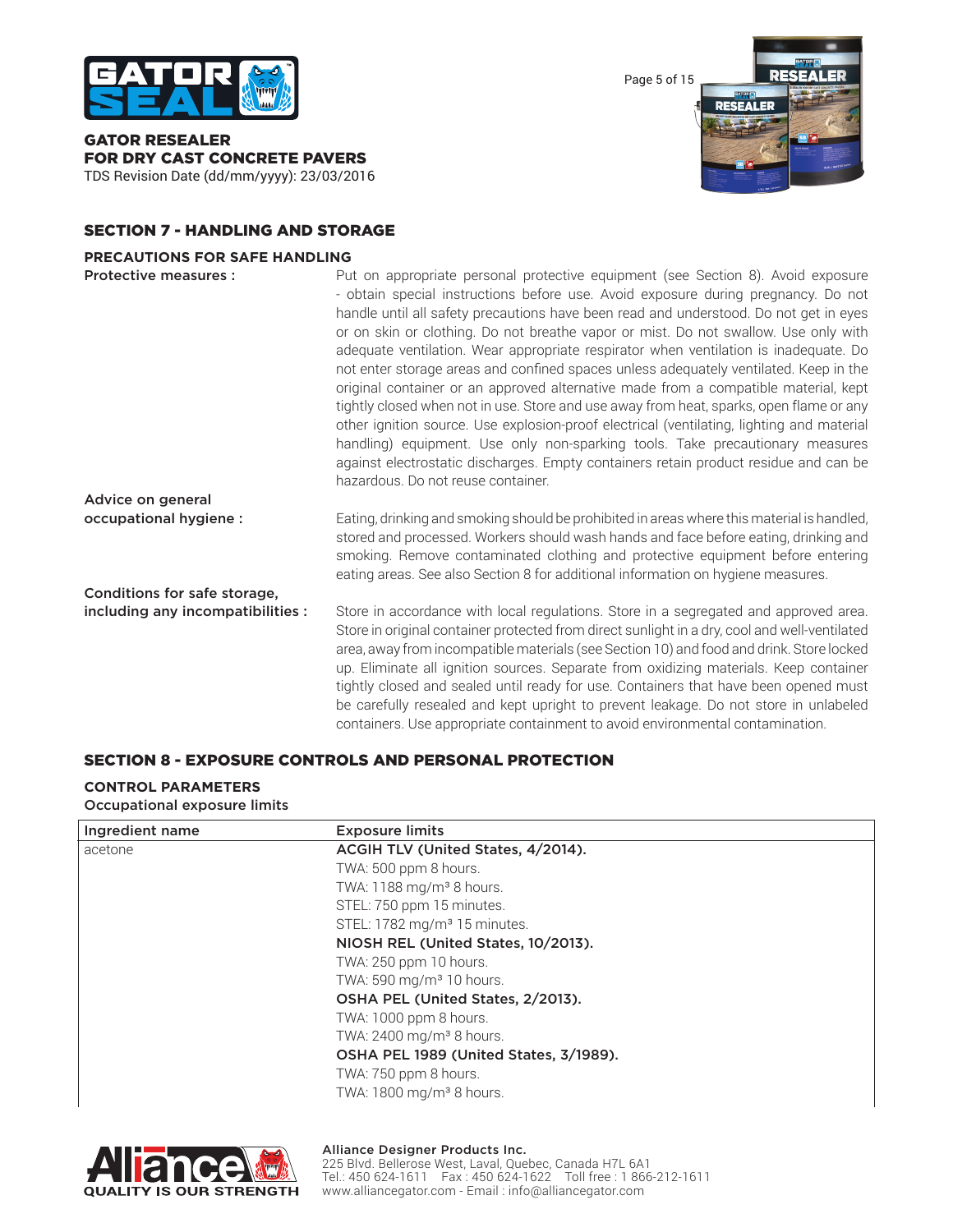

Page 6 of 15



GATOR RESEALER FOR DRY CAST CONCRETE PAVERS TDS Revision Date (dd/mm/yyyy): 23/03/2016

## SECTION 8 - EXPOSURE CONTROLS AND PERSONAL PROTECTION (CONT.)

|                                       | STEL: 1000 ppm 15 minutes.<br>STEL: 2400 mg/m <sup>3</sup> 15 minutes.                                                                                                                                                                                                                                                                                                                          |                       |
|---------------------------------------|-------------------------------------------------------------------------------------------------------------------------------------------------------------------------------------------------------------------------------------------------------------------------------------------------------------------------------------------------------------------------------------------------|-----------------------|
| tert-butyl acetate                    | TWA: 950 mg/m <sup>3</sup> 8 hours.                                                                                                                                                                                                                                                                                                                                                             | TWA: 200 ppm 8 hours. |
|                                       | TWA: 200 ppm 10 hours.<br>TWA: 950 mg/m <sup>3</sup> 10 hours.                                                                                                                                                                                                                                                                                                                                  |                       |
|                                       | TWA: 950 mg/m <sup>3</sup> 8 hours.                                                                                                                                                                                                                                                                                                                                                             | TWA: 200 ppm 8 hours. |
|                                       | TWA: 200 ppm 8 hours.<br>TWA: 950 mg/m <sup>3</sup> 8 hours.                                                                                                                                                                                                                                                                                                                                    |                       |
|                                       |                                                                                                                                                                                                                                                                                                                                                                                                 |                       |
| xylene                                | ACGIH TLV (United States, 4/2014).                                                                                                                                                                                                                                                                                                                                                              |                       |
|                                       | TWA: 100 ppm 8 hours.                                                                                                                                                                                                                                                                                                                                                                           |                       |
|                                       | TWA: 434 mg/m <sup>3</sup> 8 hours.                                                                                                                                                                                                                                                                                                                                                             |                       |
|                                       | STEL: 150 ppm 15 minutes.                                                                                                                                                                                                                                                                                                                                                                       |                       |
|                                       | STEL: 651 mg/m <sup>3</sup> 15 minutes.                                                                                                                                                                                                                                                                                                                                                         |                       |
|                                       | OSHA PEL 1989 (United States, 3/1989).                                                                                                                                                                                                                                                                                                                                                          |                       |
|                                       | TWA: 100 ppm 8 hours.                                                                                                                                                                                                                                                                                                                                                                           |                       |
|                                       | TWA: 435 mg/m <sup>3</sup> 8 hours.                                                                                                                                                                                                                                                                                                                                                             |                       |
|                                       | STEL: 150 ppm 15 minutes.                                                                                                                                                                                                                                                                                                                                                                       |                       |
|                                       | STEL: 655 mg/m <sup>3</sup> 15 minutes.                                                                                                                                                                                                                                                                                                                                                         |                       |
|                                       | OSHA PEL (United States, 2/2013).                                                                                                                                                                                                                                                                                                                                                               |                       |
|                                       | TWA: 100 ppm 8 hours.                                                                                                                                                                                                                                                                                                                                                                           |                       |
|                                       | TWA: 435 mg/m <sup>3</sup> 8 hours.                                                                                                                                                                                                                                                                                                                                                             |                       |
|                                       | Appropriate engineering controls: Use only with adequate ventilation. Use process enclosures, local exhaust ventilation or<br>other engineering controls to keep worker exposure to airborne contaminants below any                                                                                                                                                                             |                       |
|                                       | recommended or statutory limits. The engineering controls also need to keep gas, vapor                                                                                                                                                                                                                                                                                                          |                       |
|                                       | or dust concentrations below any lower explosive limits. Use explosion-proof ventilation                                                                                                                                                                                                                                                                                                        |                       |
|                                       | equipment.                                                                                                                                                                                                                                                                                                                                                                                      |                       |
| <b>Environmental exposure</b>         |                                                                                                                                                                                                                                                                                                                                                                                                 |                       |
| controls:                             | Emissions from ventilation or work process equipment should be checked to ensure                                                                                                                                                                                                                                                                                                                |                       |
|                                       | they comply with the requirements of environmental protection legislation. In some<br>cases, fume scrubbers, filters or engineering modifications to the process equipment<br>will be necessary to reduce emissions to acceptable levels.                                                                                                                                                       |                       |
| <b>INDIVIDUAL PROTECTION MEASURES</b> |                                                                                                                                                                                                                                                                                                                                                                                                 |                       |
| Hygiene measures :                    | Wash hands, forearms and face thoroughly after handling chemical products,<br>before eating, smoking and using the lavatory and at the end of the working period.<br>Appropriate techniques should be used to remove potentially contaminated clothing.<br>Wash contaminated clothing before reusing. Ensure that eyewash stations and safety<br>showers are close to the workstation location. |                       |

## SECTION 8 - EXPOSURE CONTROLS AND PERSONAL PROTECTION (CONT.)

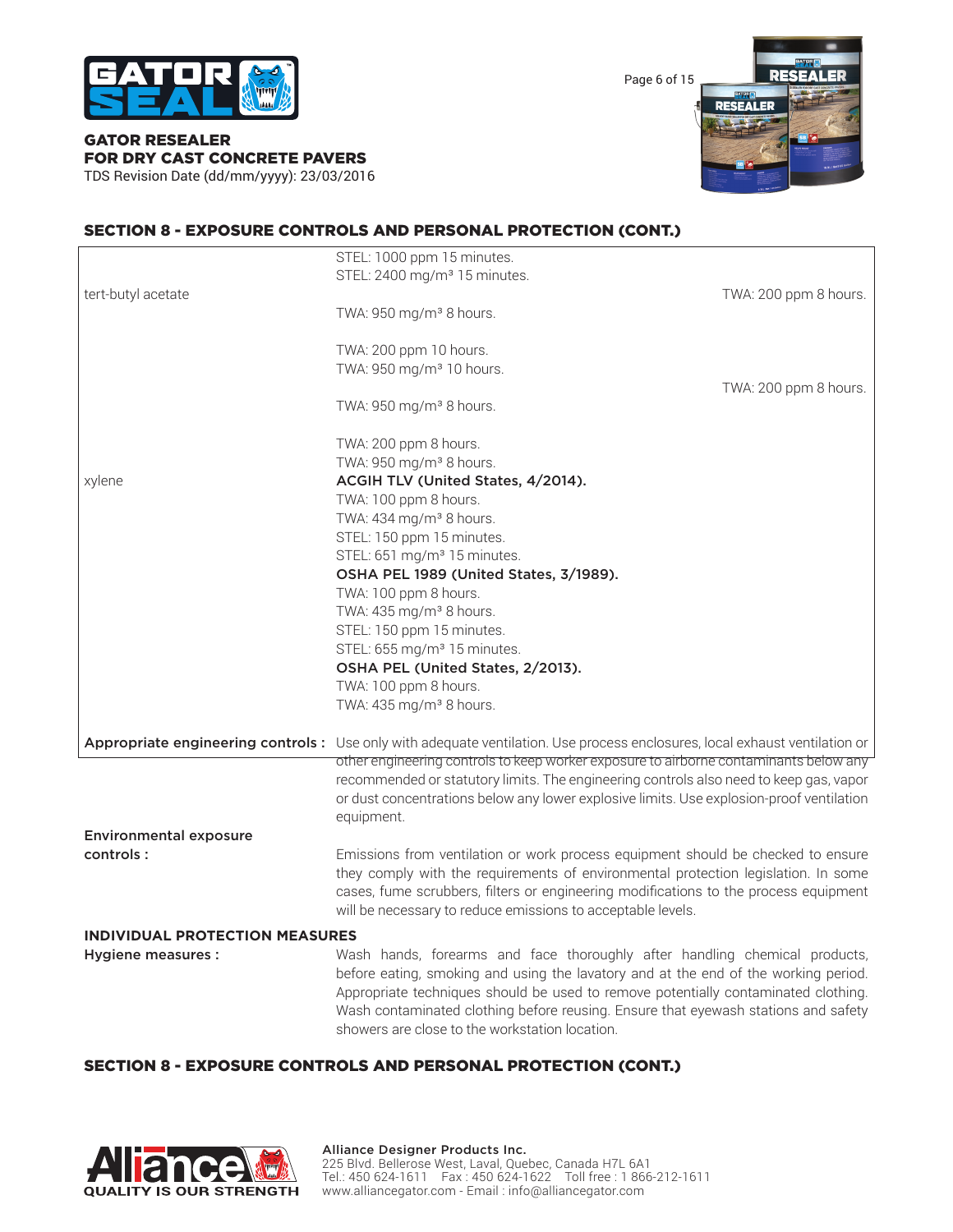

GATOR RESEALER FOR DRY CAST CONCRETE PAVERS TDS Revision Date (dd/mm/yyyy): 23/03/2016 Page 7 of 15



| Eye/face protection :    | Safety eyewear complying with an approved standard should be used when a risk<br>assessment indicates this is necessary to avoid exposure to liquid splashes, mists,<br>gases or dusts. If contact is possible, the following protection should be worn, unless<br>the assessment indicates a higher degree of protection: chemical splash goggles.<br>Recommended: splash goggles.                                                                                                                                                                                                                                                                                 |
|--------------------------|---------------------------------------------------------------------------------------------------------------------------------------------------------------------------------------------------------------------------------------------------------------------------------------------------------------------------------------------------------------------------------------------------------------------------------------------------------------------------------------------------------------------------------------------------------------------------------------------------------------------------------------------------------------------|
| <b>SKIN PROTECTION</b>   |                                                                                                                                                                                                                                                                                                                                                                                                                                                                                                                                                                                                                                                                     |
| Hand protection:         | Chemical-resistant, impervious gloves complying with an approved standard should be<br>worn at all times when handling chemical products if a risk assessment indicates this is<br>necessary. Considering the parameters specified by the glove manufacturer, check<br>during use that the gloves are still retaining their protective properties. It should be<br>noted that the time to breakthrough for any glove material may be different for different<br>glove manufacturers. In the case of mixtures, consisting of several substances, the<br>protection time of the gloves cannot be accurately estimated. > 8 hours (breakthrough<br>time): butyl rubber |
| <b>Body protection:</b>  | Personal protective equipment for the body should be selected based on the task being<br>performed and the risks involved and should be approved by a specialist before handling<br>this product. When there is a risk of ignition from static electricity, wear antistatic<br>protective clothing. For the greatest protection from static discharges, clothing<br>should include anti-static overalls, boots and gloves. Recommended: lab coat                                                                                                                                                                                                                    |
| Other skin protection :  | Appropriate footwear and any additional skin protection measures should be selected<br>based on the task being performed and the risks involved and should be approved by a<br>specialist before handling this product.                                                                                                                                                                                                                                                                                                                                                                                                                                             |
| Respiratory protection : | Use a properly fitted, air-purifying or air-fed respirator complying with an approved<br>standard if a risk assessment indicates this is necessary. Respirator selection must be<br>based on known or anticipated exposure levels, the hazards of the product and the safe<br>working limits of the selected respirator. Recommended: Vapor respirator.                                                                                                                                                                                                                                                                                                             |

## SECTION 9 - PHYSICAL AND CHEMICAL PROPERTIES

#### **APPEARANCE**

| Physical state:      | Liquid.                               |  |  |
|----------------------|---------------------------------------|--|--|
| Colour:              | Clear.                                |  |  |
| Odour:               | Not available.                        |  |  |
| pH:                  | Not available.                        |  |  |
| Melting point:       | Not available.                        |  |  |
| Boiling point:       | $>54^{\circ}$ C ( $>129.2^{\circ}$ F) |  |  |
| Flash point :        | Closed cup: -18°C (-0.4°F             |  |  |
| Evaporation rate:    | Not available.                        |  |  |
| Vapor pressure :     | Not available.                        |  |  |
| Vapor density:       | Not available.                        |  |  |
| Relative density:    | 0.83                                  |  |  |
| Solubility in water: | Not available.                        |  |  |
| Viscosity:           | Not available.                        |  |  |
| VOC:                 | 117 g/l low solid content             |  |  |

Liquid. Clear. Not available. Not available. Not available. Boiling point : >54°C (>129.2°F) Closed cup: -18°C (-0.4°F) Not available. Not available. Not available. Not available. Not available.

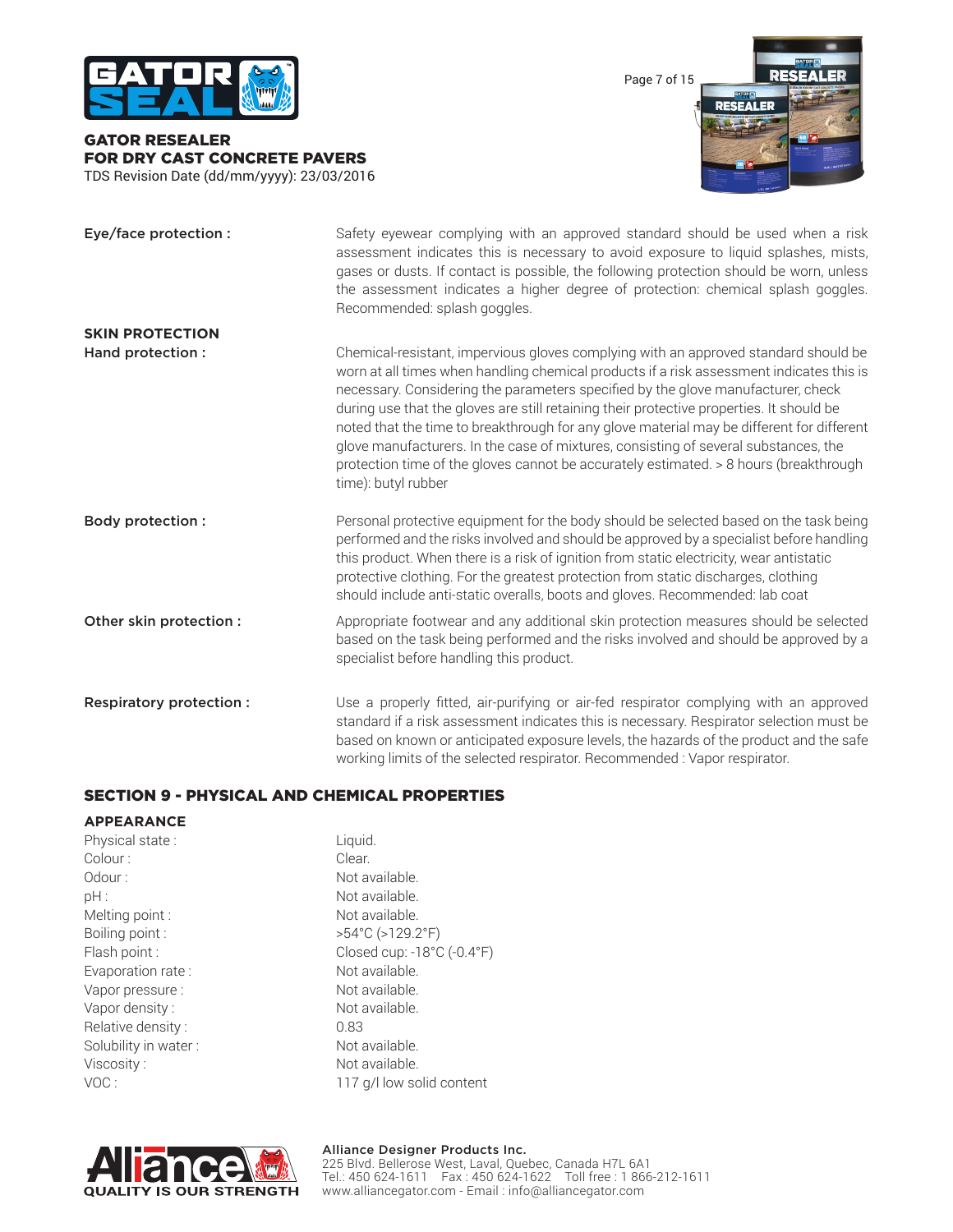

Page 8 of 15



## GATOR RESEALER FOR DRY CAST CONCRETE PAVERS

TDS Revision Date (dd/mm/yyyy): 23/03/2016

## SECTION 10 - STABILITY AND REACTIVITY

| <b>Reactivity:</b>         | No specific test data related to reactivity available for this product or its ingredients.                                                                                 |
|----------------------------|----------------------------------------------------------------------------------------------------------------------------------------------------------------------------|
| <b>Chemical stability:</b> | The product is stable.                                                                                                                                                     |
|                            | Possibility of hazardous reactions: Under normal conditions of storage and use, hazardous reactions will not occur.                                                        |
| Conditions to avoid :      | Avoid all possible sources of ignition (spark or flame). Do not pressurize, cut, weld,<br>braze, solder, drill, grind or expose containers to heat or sources of ignition. |
| Incompatible materials:    | Reactive or incompatible with the following materials: oxidizing materials                                                                                                 |
|                            | Hazardous decomposition products : Under normal conditions of storage and use, hazardous decomposition products<br>should not be produced.                                 |

## SECTION 11 - TOXICOLOGICAL INFORMATION

## INFORMATION ON TOXICOLOGICAL EFFECTS

| <b>ACUTE TOXICITY</b>          |                      |                |            |                          |
|--------------------------------|----------------------|----------------|------------|--------------------------|
| <b>Product/ingredient name</b> | <b>Result</b>        | <b>Species</b> | Dose       | <b>Exposure</b>          |
| acetone                        | LD50 Oral            | Rat            | 5800 mg/kg | $\overline{\phantom{a}}$ |
| tert-butyl acetate             | LD50 Oral            | Rat            | 4100 mg/kg |                          |
| xylene                         | LC50 Inhalation Gas. | Rat            | 5000 ppm   | 4 hours                  |
|                                | LD50 Oral            | Rat            | 4300 mg/kg | $\overline{\phantom{0}}$ |

# IRRITATION/CORROSION

| <b>IRRITATION/CORROSION</b><br><b>Product/ingredient name</b> | <b>Result</b>           | <b>Species</b> | <b>Score</b> | <b>Exposure</b>             | <b>Observation</b> |
|---------------------------------------------------------------|-------------------------|----------------|--------------|-----------------------------|--------------------|
|                                                               |                         |                |              |                             |                    |
| acetone                                                       | Eyes - Mild irritant    | Human          |              | 186300 parts<br>per million |                    |
|                                                               | Eyes - Mild irritant    | Rabbit         |              | 10 microliters              |                    |
|                                                               | Eyes -Moderate irritant | Rabbit         |              | 24 hours 20<br>miligrams    |                    |
|                                                               | Eyes -Severe irritant   | Rabbit         |              | 20 miligrams                |                    |
|                                                               | Skin -Mild irritant     | Rabbit         |              | 24 hours 500<br>miligrams   |                    |
|                                                               | Skin-Mild irritant      | Rabbit         |              | 395 miligrams               |                    |
| tert-butyl acetate                                            | Eyes - Mild irritant    | Rabbit         |              | 100<br>microliters          |                    |
|                                                               | Skin - Mild irritant    | Rabbit         |              | 24 hours 500<br>microliters |                    |
| xylene                                                        | Eyes - Mild irritant    | Rabbit         |              | 87 miligrams                |                    |
|                                                               | Eyes -Severe irritant   | Rabbit         |              | 24 hours 5<br>miligrams     |                    |
|                                                               | Skin-Mild irritant      | Rat            |              | 8 hours 60<br>microliters   |                    |
|                                                               | Skin-Moderate irritant  | Rabbit         |              | 24 hours 500<br>miligrams   | $\overline{a}$     |
|                                                               | Skin-Moderate irritant  | Rabbit         |              | 100 percent                 |                    |

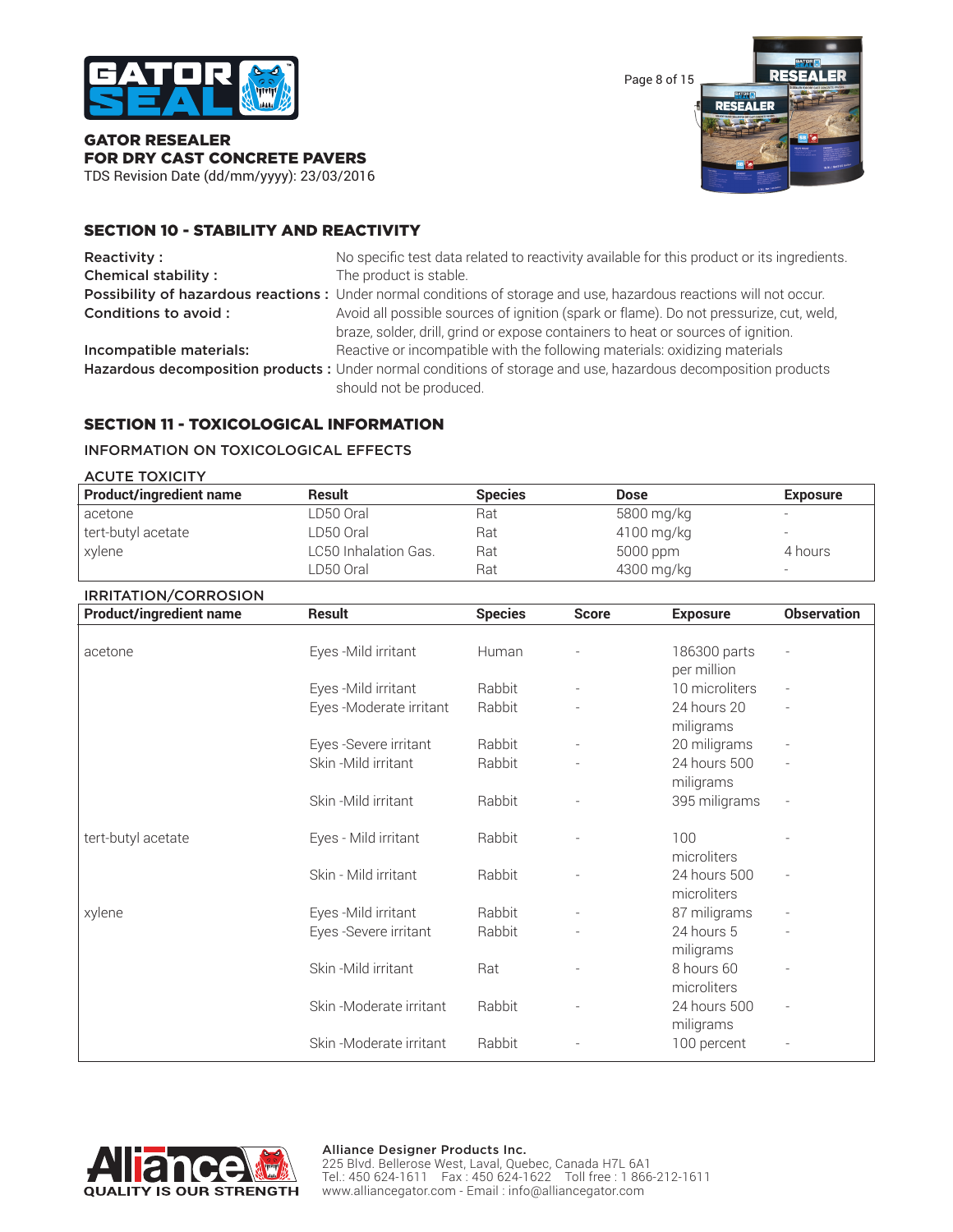

Page 9 of 15



#### GATOR RESEALER FOR DRY CAST CONCRETE PAVERS TDS Revision Date (dd/mm/yyyy): 23/03/2016

## SECTION 11 - TOXICOLOGICAL INFORMATION (CONT.)

| <b>SENSITIZATION</b>                             |                   |                |             |                 |  |
|--------------------------------------------------|-------------------|----------------|-------------|-----------------|--|
| Mutagenicity                                     |                   |                |             |                 |  |
| <b>Product/ingredient name</b><br>Not available. | <b>Experiment</b> | <b>Result</b>  |             |                 |  |
| <b>CARCINOGENICITY</b>                           |                   |                |             |                 |  |
| <b>Product/ingredient name</b><br>Not available. | <b>Result</b>     | <b>Species</b> | <b>Dose</b> | <b>Exposure</b> |  |

## CLASSIFICATION

| <b>Pro</b><br>name<br>. | UJNA | n | <b>NTP</b><br><b>INIL</b> |
|-------------------------|------|---|---------------------------|
| xylene<br>, . ,         |      |   |                           |

## REPRODUCTIVE TOXICITY

| Product/ingredient name | Maternal | Fertility | Development | <b>Species</b> | Dose | Exposure |
|-------------------------|----------|-----------|-------------|----------------|------|----------|
|                         | toxicity |           | toxin       |                |      |          |
| .                       |          |           |             |                |      |          |

Not available.

## **TERATOGENICITY**

Not available.

## SPECIFIC TARGET ORGAN TOXICITY (SINGLE EXPOSURE)

| <b>Name</b> | Category   | <b>Route of exposure</b> | Target organs                                        |
|-------------|------------|--------------------------|------------------------------------------------------|
| acetone     | Category 3 | Not applicable           | Respiratory tract irritation                         |
| xylene      | Category 3 | Not applicable           | Respiratory tract irritation and<br>Narcotic effects |

## SPECIFIC TARGET ORGAN TOXICITY (REPEATED EXPOSURE)

| <b>Name</b> | Category   | <b>Route of exposure</b> | Target organs  |
|-------------|------------|--------------------------|----------------|
| xylene      | Category ' | Inhalation               | Not determined |

## ASPIRATION HAZARD

| <b>Name</b> | Result                                          |
|-------------|-------------------------------------------------|
| xylene      | ייטו און HAZARD - Caterner וויי א<br>$\sqrt{1}$ |

#### POTENTIAL ACUTE HEALTH EFFECTS

| Eye contact       | Causes serious eye irritation.      |
|-------------------|-------------------------------------|
| <b>Inhalation</b> | : May cause respiratory irritation. |
| Skin contact      | Causes skin irritation.             |



#### Alliance Designer Products Inc.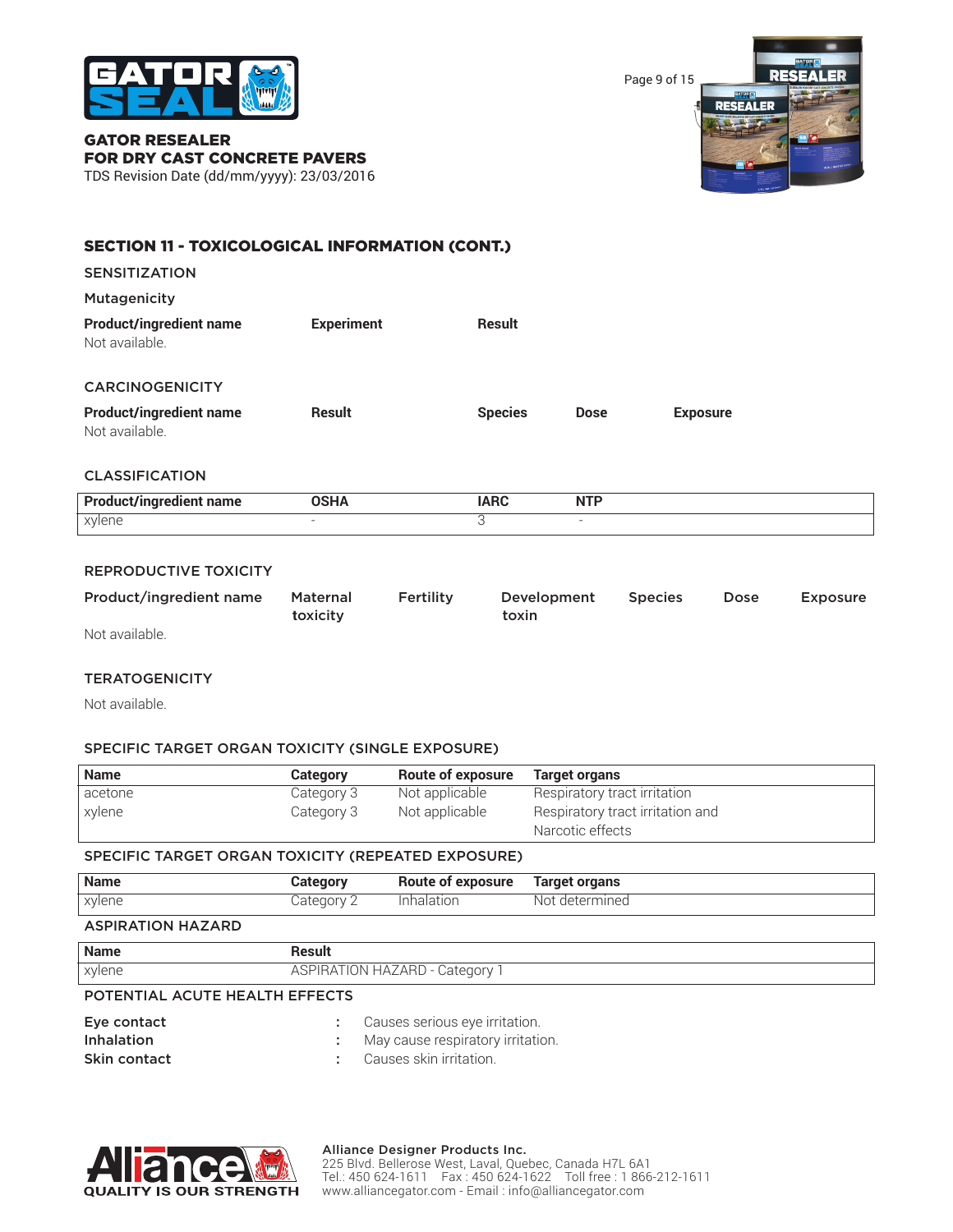

Page 10 of 15



# GATOR RESEALER FOR DRY CAST CONCRETE PAVERS

TDS Revision Date (dd/mm/yyyy): 23/03/2016

## SECTION 11 - TOXICOLOGICAL INFORMATION (CONT.)

| <b>Ingestion</b> | ÷ | May be fatal if swallowed and enters airways.                                                                                                                         |
|------------------|---|-----------------------------------------------------------------------------------------------------------------------------------------------------------------------|
|                  |   | SYMPTOMS RELATED TO THE PHYSICAL, CHEMICAL AND TOXICOLOGICAL CHARACTERISTICS                                                                                          |
| Eye contact      | ÷ | Adverse symptoms may include the following:<br>pain or irritation<br>watering<br>redness                                                                              |
| Inhalation       | ÷ | Adverse symptoms may include the following:<br>respiratory tract irritation<br>coughing<br>reduced fetal weight<br>increase in fetal deaths<br>skeletal malformations |
| Skin contact     |   | Adverse symptoms may include the following:<br>irritation<br>redness<br>reduced fetal weight<br>increase in fetal deaths<br>skeletal malformations                    |
| Ingestion        |   | Adverse symptoms may include the following:<br>nausea or vomiting<br>reduced fetal weight<br>increase in fetal deaths<br>skeletal malformations                       |

## DELAYED AND IMMEDIATE EFFECTS AND ALSO CHRONIC EFFECTS FROM SHORT AND LONG TERM EXPOSURE

## **SHORT TERM EXPOSURE**

| <b>Potential immediate effects</b><br><b>Potential delayed effects</b> |   | Not available.<br>Not available.                                   |
|------------------------------------------------------------------------|---|--------------------------------------------------------------------|
| <b>LONG TERM EXPOSURE</b>                                              |   |                                                                    |
| Potential immediate effects<br><b>Potential delayed effects</b>        |   | Not available.<br>Not available.                                   |
| <b>POTENTIAL CHRONIC HEALTH EFFECTS</b>                                |   |                                                                    |
| General                                                                |   | May cause damage to organs through prolonged or repeated exposure. |
| Carcinogenicity                                                        | ÷ | No known significant effects or critical hazards.                  |
| <b>Mutagenicity</b>                                                    |   | No known significant effects or critical hazards.                  |
| <b>Teratogenicity</b>                                                  |   | No known significant effects or critical hazards.                  |
| <b>Developmental effects</b>                                           |   | No known significant effects or critical hazards.                  |

Fertility effects **Exercise : Suspected of damaging fertility.** 



#### Alliance Designer Products Inc.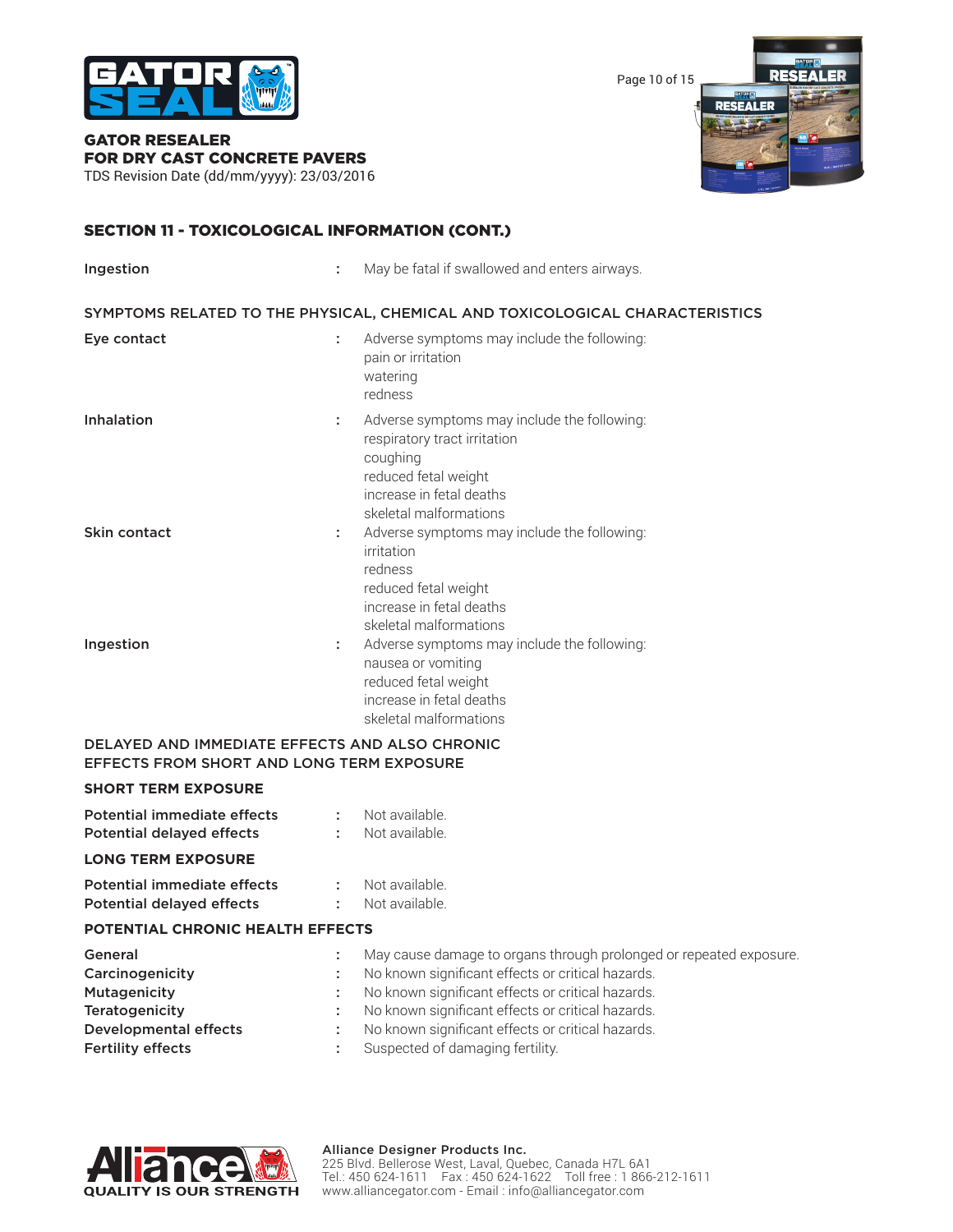

Page 11 of 15



## GATOR RESEALER FOR DRY CAST CONCRETE PAVERS

TDS Revision Date (dd/mm/yyyy): 23/03/2016

## SECTION 11 - TOXICOLOGICAL INFORMATION (CONT.)

## NUMERICAL MEASURES OF TOXICITY

## ACUTE TOXICITY ESTIMATES

| Route               | <b>ATE value</b> |  |
|---------------------|------------------|--|
| Oral                | 11807.1 mg/kg    |  |
| Dermal              | 9166.7 mg/kg     |  |
| Inhalation (vapors) | 91.67 mg/l       |  |

## SECTION 12 - ECOLOGICAL INFORMATION

## **TOXICITY**

| Product/ingredient name | Result                                                                 | <b>Species</b>                                                               | <b>Exposure</b>      |
|-------------------------|------------------------------------------------------------------------|------------------------------------------------------------------------------|----------------------|
| acetone                 | Acute EC50 20.565 mg/l Marine water                                    | Algae - Ulva pertusa                                                         | 96 hours             |
|                         | Acute LC50 6000000 µg/l Fresh water                                    | Crustaceans - Gammarus pulex                                                 | 48 hours             |
|                         | Acute LC50 10000 µg/l Fresh water                                      | Daphnia - Daphnia magna                                                      | 48 hours             |
|                         | Acute LC50 100 mg/l Fresh water                                        | Fish - Pimephales promelas -<br>Juvenile (Fledgling, Hatchling,<br>Weanling) | 96 hours             |
|                         | Chronic NOEC 4.95 mg/l Marine water                                    | Algae - Ulva pertusa                                                         | 96 hours             |
|                         | Chronic NOEC 0.016 ml/L Fresh water                                    | Crustaceans - Daphniidae                                                     | 21 days              |
|                         | Chronic NOEC 0.1 ml/L Fresh water                                      | Daphnia - Daphnia magna - Neonate                                            | 21 days              |
|                         | Chronic NOEC 5 µg/l Marine water                                       | Fish - Gasterosteus aculeatus -                                              |                      |
|                         |                                                                        | Larvae                                                                       | 42 days              |
| tert-butyl acetate      | Acute LC50 327000 to 362000 µg/l<br>Fresh water                        | Fish - Pimephales promelas                                                   | 96 hours             |
| xylene                  | Acute LC50 8500 µg/l Marine water<br>Acute LC50 13400 µg/l Fresh water | Crustaceans - Palaemonetes pugio<br>Fish - Pimephales promelas               | 48 hours<br>96 hours |

## PERSISTENCE AND DEGRADABILITY

Not available.

## BIOACCUMULATIVE POTENTIAL

| Product/ingredient name | LogPow | <b>BCF</b>               | <b>Potential</b> |
|-------------------------|--------|--------------------------|------------------|
| l acetone               | -0.23  | $\overline{\phantom{0}}$ | low              |
| tert-butyl acetate      | .64    | -                        | low              |
| xylene                  | 312    | 8.1 to 25.9              | low              |

MOBILITY IN SOIL

Other adverse effects : No known significant effects or critical hazards.

## SECTION 13 - DISPOSAL CONSIDERATIONS

**Disposal methods** : The generation of waste should be avoided or minimized wherever possible. Disposal of this product, solutions and any by-products should at all times comply with the requirements of environmental protection and waste disposal legislation and any regional local authority requirements. Dispose of surplus and non-recyclable products



## Alliance Designer Products Inc.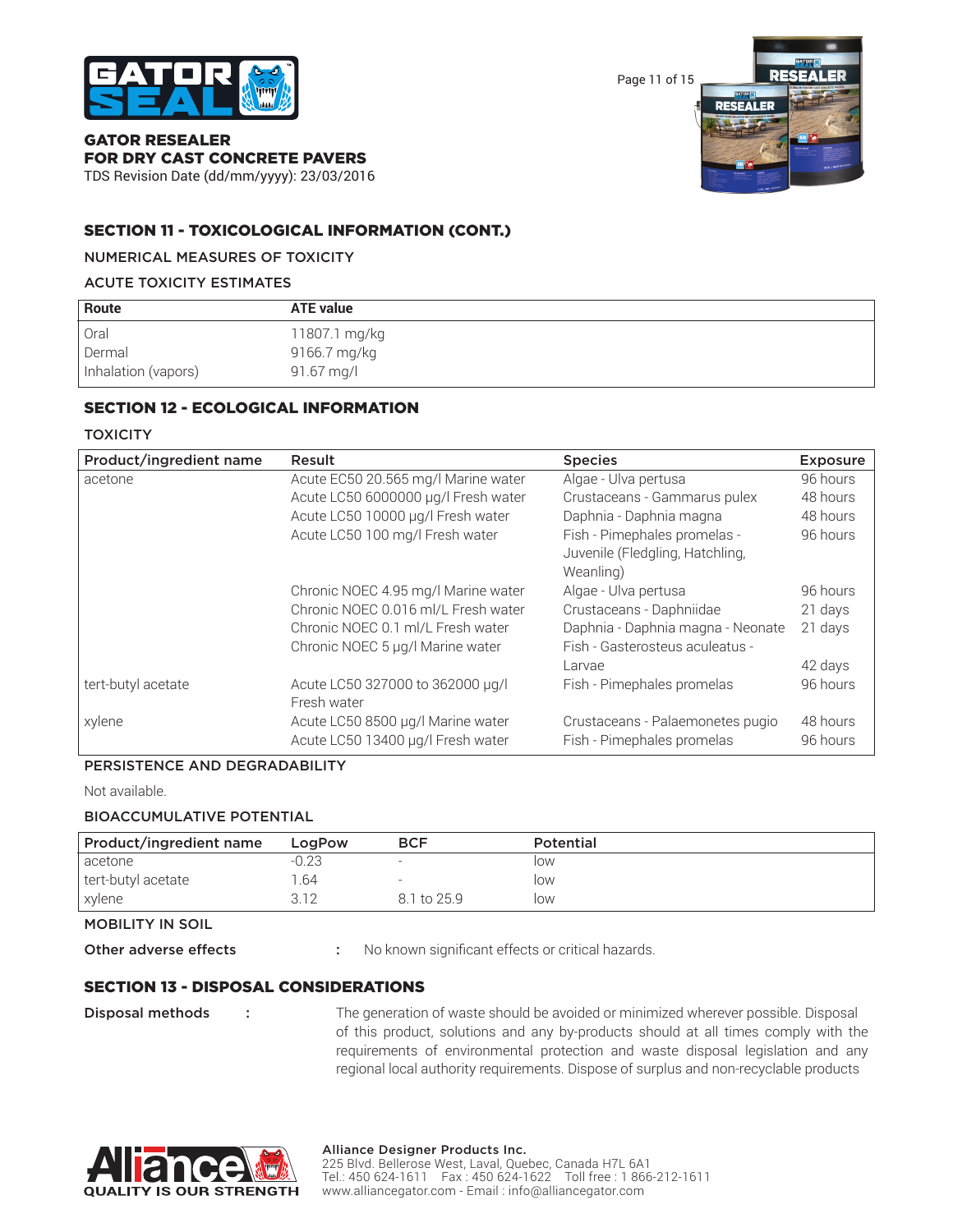

Page 12 of 15



GATOR RESEALER FOR DRY CAST CONCRETE PAVERS

TDS Revision Date (dd/mm/yyyy): 23/03/2016

## SECTION 13 - DISPOSAL CONSIDERATIONS (CONT.)

via a licensed waste disposal contractor. Waste should not be disposed of untreated to the sewer unless fully compliant with the requirements of all authorities with jurisdiction. Waste packaging should be recycled. Incineration or landfill should only be considered when recycling is not feasible. This material and its container must be disposed of in a safe way. Care should be taken when handling emptied containers that have not been cleaned or rinsed out. Empty containers or liners may retain some product residues. Vapor from product residues may create a highly flammable or explosive atmosphere inside the container. Do not cut, weld or grind used containers unless they have been cleaned thoroughly internally. Avoid dispersal of spilled material and runoff and contact with soil, waterways, drains and sewers.

## UNITED STATES - RCRA TOXIC HAZARDOUS WASTE "U" LIST

| Ingredient                   | CAS#          | Status | Reference number |
|------------------------------|---------------|--------|------------------|
| Acetone (I); 2-Propanone (I) | $67 - 64 - 1$ | Listed | J002             |
| Xylene                       | 1330-20-7     | listed | J239             |

## SECTION 14 - TRANPORT INFORMATION

|                                       | <b>DOT Classification</b>         | <b>TDG Classification</b>  | <b>IMDG</b>         | <b>IATA</b>         |
|---------------------------------------|-----------------------------------|----------------------------|---------------------|---------------------|
| UN number                             | 1139                              | 1139                       | 1139                | 1139                |
| UN proper<br>shipping name            | <b>COATING</b><br><b>SOLUTION</b> | <b>COATING</b><br>SOLUTION | COATING<br>SOLUTION | COATING<br>SOLUTION |
| <b>Transport</b><br>hazard class (es) | 3                                 | 3                          | 3                   | 3                   |
| Packing group                         | $\mathbf{  }$                     | Ш                          | Ш                   | Ш                   |
| Environmental<br>hazards              | No.                               | No.                        | No.                 | No.                 |

Additional **Reportable quantity Remarks** information 833.33 lbs / 378.33 TDG Proof kg [120.42 gal / 455. of Classification: In 82 L<sub>1</sub> accordance with Package sizes Part 2.2.1 shipped in quantities (SOR/2014-152) of less than the the Transportation of product reportable Dangerous Goods quantity are not Regulations, we subject to the RQ certify that the (reportable quantity) classification of this transportation product requirements. is correct as of the SDS date of issue.



#### Alliance Designer Products Inc.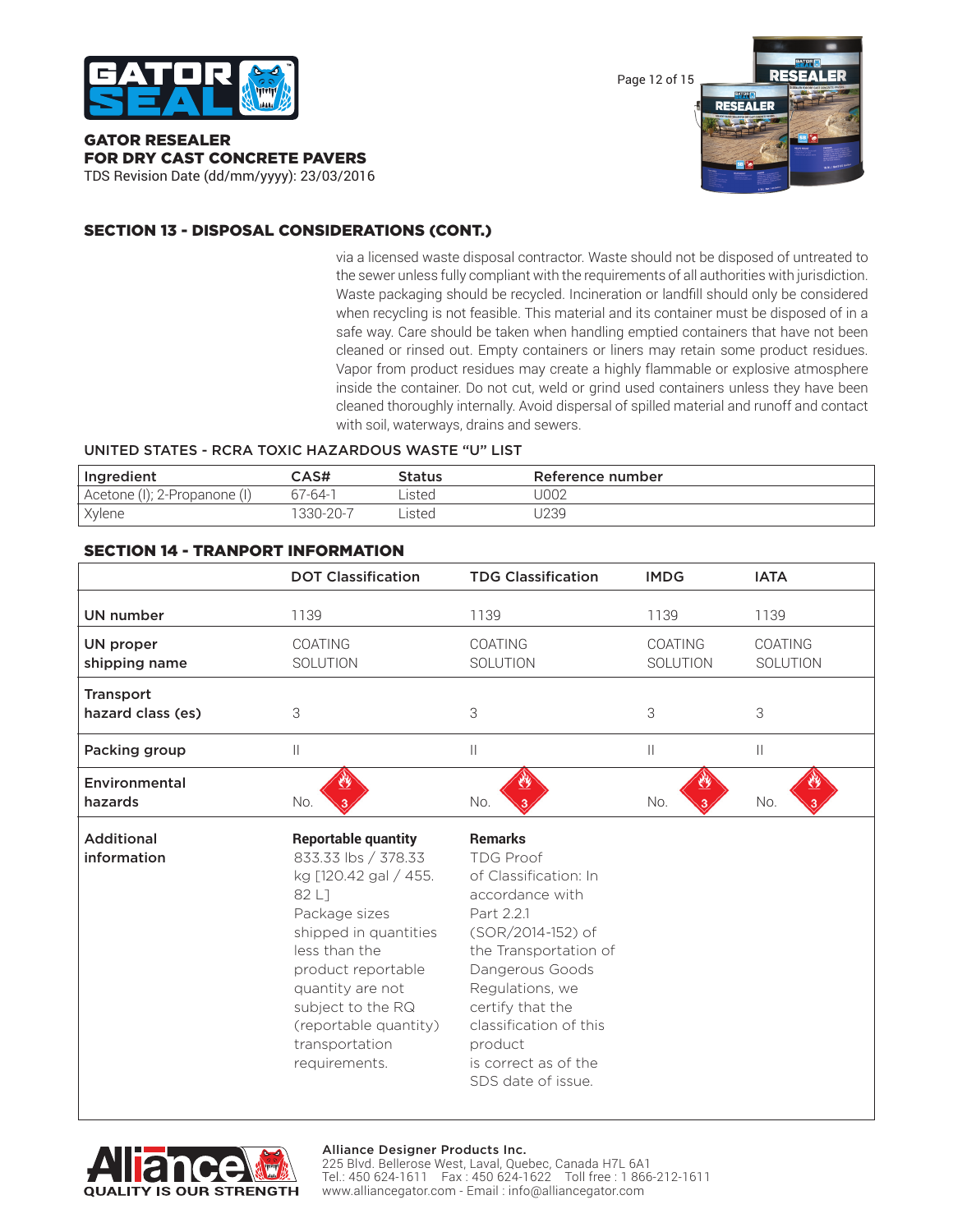

Page 13 of 15



GATOR RESEALER FOR DRY CAST CONCRETE PAVERS TDS Revision Date (dd/mm/yyyy): 23/03/2016

## SECTION 14 - TRANPORT INFORMATION (CONT.)

| Special precautions for user                                                   | Transport within user's premises: always transport in closed containers that are<br>upright and secure. Ensure that persons transporting the product know what to do<br>in the event of an accident or spillage. |
|--------------------------------------------------------------------------------|------------------------------------------------------------------------------------------------------------------------------------------------------------------------------------------------------------------|
| Transport in bulk according<br>to Annex II of MARPOL<br>73/78 and the IBC Code | Not available.                                                                                                                                                                                                   |

## SECTION 15 - REGULATORY INFORMATION

CALIFORNIA PROP. 65 Not available.

| Product/ingredient name  | Cancer | Reproductive | No significant<br>risk level | Maximum acceptable<br>dosage level                      |
|--------------------------|--------|--------------|------------------------------|---------------------------------------------------------|
|                          |        |              |                              |                                                         |
| U.S. Federal regulations |        |              |                              | TSCA 8(a) PAIR: tert-butyl acetate; 2-methylpropan-2-ol |

United States inventory (TSCA 8b) : All components are listed or exempted. Clean Water Act (CWA) 311: xylene; tert-butyl acetate

| Clean Air Act Section 112(b) Hazardous Air Pollutants (HAPs) | $\sim$          | l isted    |
|--------------------------------------------------------------|-----------------|------------|
| <b>Clean Air Act Section 602 Class I Substances</b>          |                 |            |
| <b>Clean Air Act Section 602 Class II Substances</b>         |                 | Not listed |
| <b>DEA List I Chemicals (Precursor Chemicals)</b>            |                 | Not listed |
| <b>DEA List II Chemicals (Essential Chemicals)</b>           | <b>All Card</b> | heter L    |

## SARA 302/304

COMPOSITION/INFORMATION ON INGREDIENTS

No products were found.

- SARA 304 RQ : Not applicable. SARA 311/312
- **Classification :** Fire hazard Immediate (acute) health hazard Delayed (chronic) health hazard.

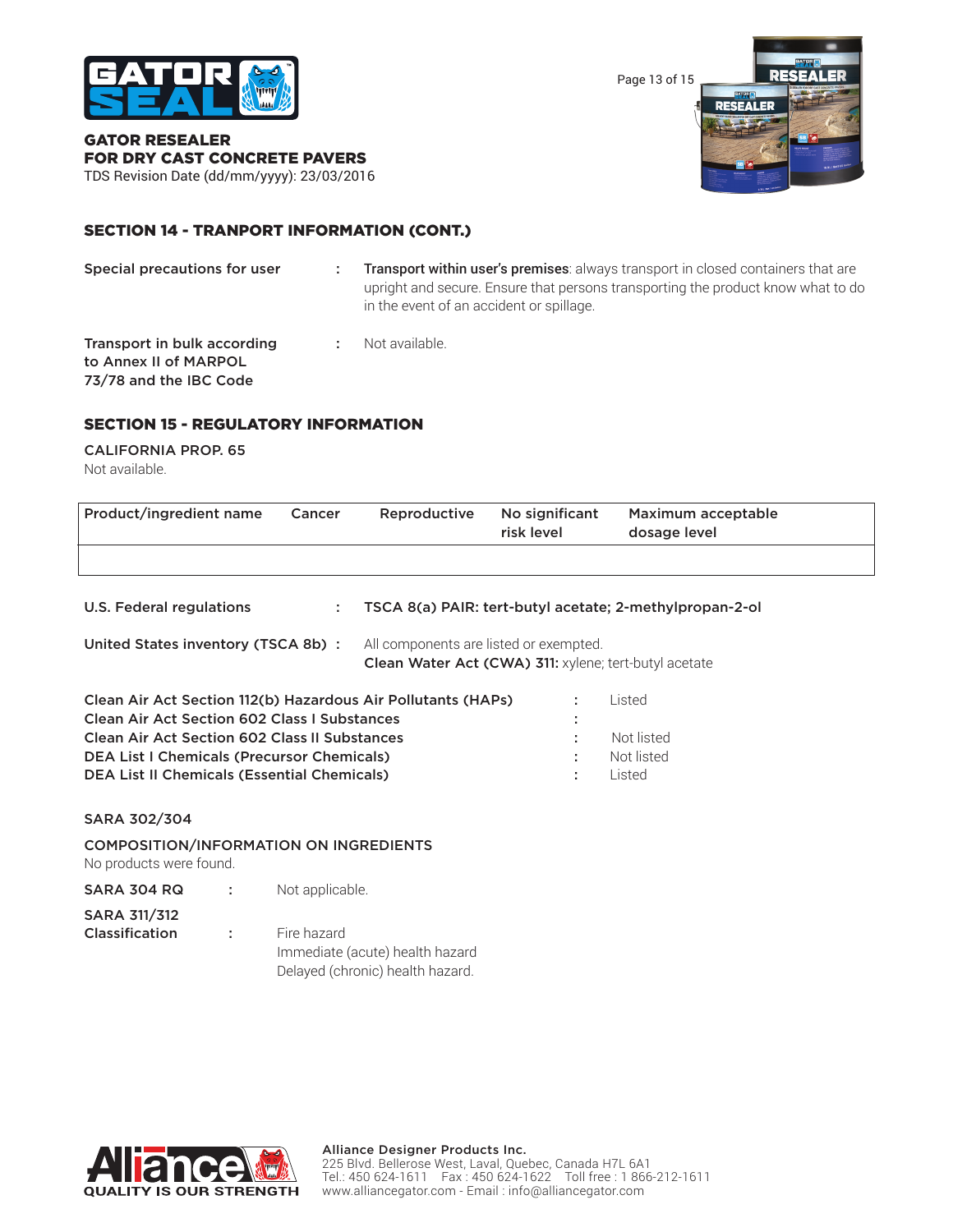

Page 14 of 15



#### GATOR RESEALER FOR DRY CAST CONCRETE PAVERS

TDS Revision Date (dd/mm/yyyy): 23/03/2016

## SECTION 15 - REGULATORY INFORMATION (CONT.)

## COMPOSITION/INFORMATION ON INGREDIENTS

| <b>Name</b>        | %              | Fire hazard | Sudden release<br>of pressure | Reactive | Immediate<br>(acute)<br>health<br>hazard | <b>Delayed</b><br>(chronic)<br>health<br>hazard |
|--------------------|----------------|-------------|-------------------------------|----------|------------------------------------------|-------------------------------------------------|
| acetone            | $\geq 50 - 75$ | Yes         | Νo                            | No       | Yes                                      | No                                              |
| tert-butyl acetate | $\geq 10 - 25$ | Yes         | No                            | No       | Yes                                      | No                                              |
| xylene             | $\geq 10 - 20$ | Yes         | Νo                            | No       | Yes                                      | Yes                                             |
|                    |                |             |                               |          |                                          |                                                 |

SARA 313

|                                              | <b>Product name</b> | <b>CAS number</b> | %               |
|----------------------------------------------|---------------------|-------------------|-----------------|
| Form R - Reporting                           | xvlene              | 1330-20-7         | $\geq$ 10 - <20 |
| requirements<br><b>Supplier notification</b> | xylene              | 1330-20-7         | $\geq$ 10 - <20 |

SARA 313 notifications must not be detached from the SDS and any copying and redistribution of the SDS shall include copying and redistribution of the notice attached to copies of the SDS subsequently redistributed.

## STATE REGULATIONS

| <b>Massachusetts</b>       | A.                | The following components are listed: ACETONE; XYLENE; TERT-BUTYL ACETATE                                                                          |  |  |  |
|----------------------------|-------------------|---------------------------------------------------------------------------------------------------------------------------------------------------|--|--|--|
| New York                   | $\sim$            | The following components are listed: Acetone; 2-Propanone; Xylene (mixed); tert-Butyl acetate                                                     |  |  |  |
| New Jersey                 | <b>CONTRACTOR</b> | The following components are listed: ACETONE; 2-PROPANONE; XYLENES; BENZENE, DIMETHYL<br>tert-BUTYL ACETATE; ACETIC ACID, 1,1-DIMETHYLETHY LESTER |  |  |  |
| Pennsylvania               | <b>Contractor</b> | The following components are listed: 2-PROPANONE; BENZENE, DIMETHYL-;ACETIC ACID,<br>1,1-DIMETHYLETHYL ESTER                                      |  |  |  |
| <b>INTERNATIONAL LISTS</b> |                   |                                                                                                                                                   |  |  |  |
| NATIONAL INVITNITODV       |                   |                                                                                                                                                   |  |  |  |

## NATIONAL INVENTORY

| Australia | All components are listed or exempted. |
|-----------|----------------------------------------|
| Canada    | All components are listed or exempted. |
| Europe    | Not determined.                        |

## SECTION 16 -OTHER INFORMATION

HAZARDOUS MATERIAL INFORMATION SYSTEM (U.S.A.)

| <b>HEALTH</b>           | $*^{\prime}$ |
|-------------------------|--------------|
| <b>FLAMMABILITY</b>     |              |
| <b>PHYSICAL HAZARDS</b> |              |

The customer is responsible for determining the PPE code for this material.